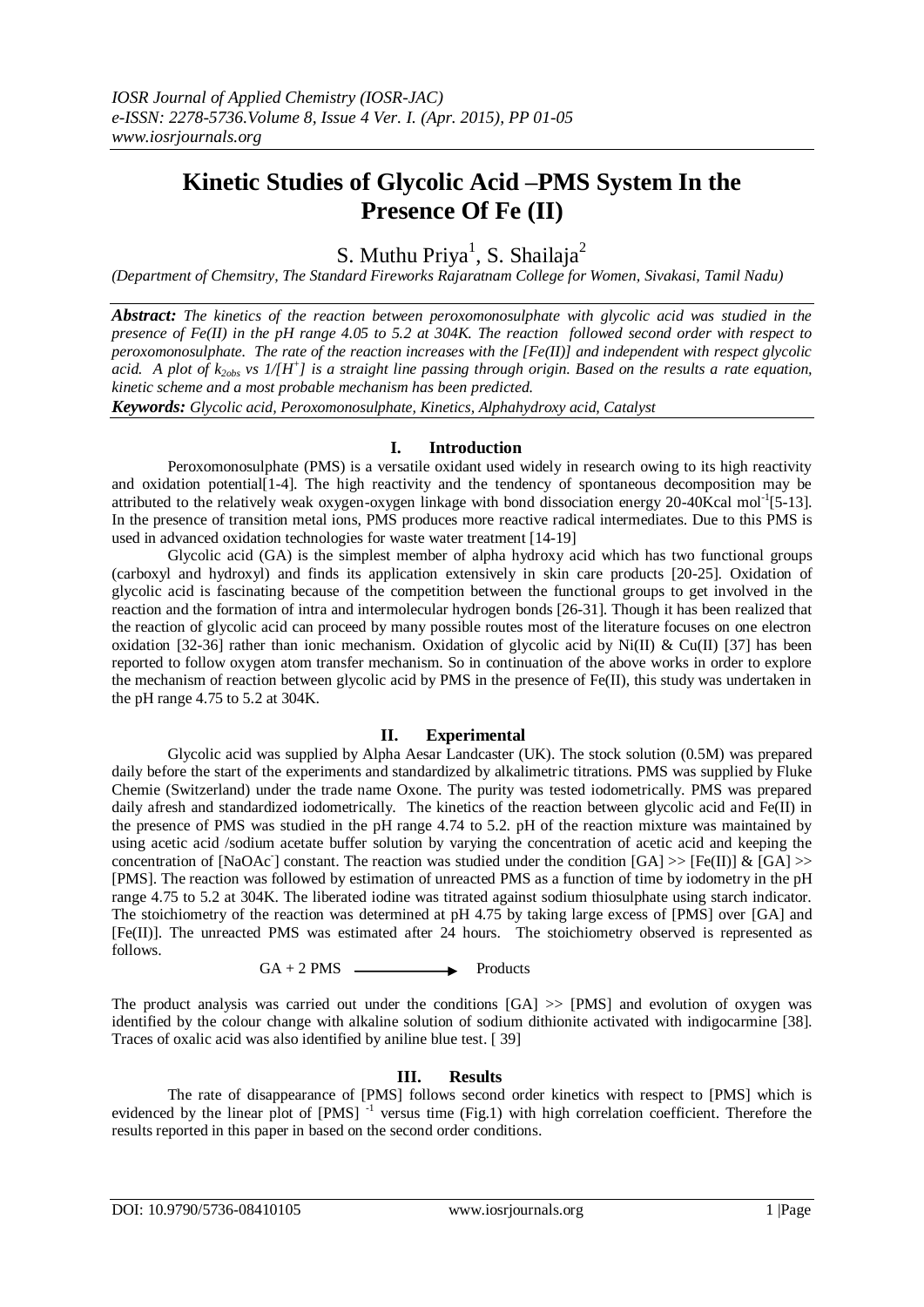

## **Effect** of  $[SO_4^2]$  on  $k_{2obs}$

Sulphate ion is one of the probable products in most of the PMS systems [40]. So it is necessary to study the effect of sulphate ion during the course of the reaction. The  $k_{2obs}$  values are calculated at different sulphate ion concentration by maintaining the concentration of all other constituents of the reaction mixture a constant. The rate of the reaction was found to be independent of the sulphate ion concentration.

## Effect of Fe(II) on  $k_{2obs}$

The effect of the metal ion in all the three pH are determined by varying the metal ion concentration and keeping the concentration of glycolic acid and oxidant constant. The concentration of Fe(II) used in this study is in the range  $5x10^{-5}M$  to  $3x10^{-4}M$ . It is observed that the k<sub>2obs</sub> values increased with the metal ion concentrations and the results are given in Fig 2. The plot of  $k_{2obs}$  versus Fe(II) are straight lines passing through origin or with a small intercept which can be statistically approximated as origin. The same trend is observed in all the pH.



**Figure** 2. Plot of  $k_{2obs}$  versus [Fe(II)]

## Effect of glycolic acid concentration on  $k_{2obs}$

Effect of glycolic acid concentration on the rate of the reaction was studied by varying the [GA] and keeping the concentration of metal ions and oxidant constant at all pH.  $k_{2obs}$  values are found to be independent of the alpha hydroxy acid concentration.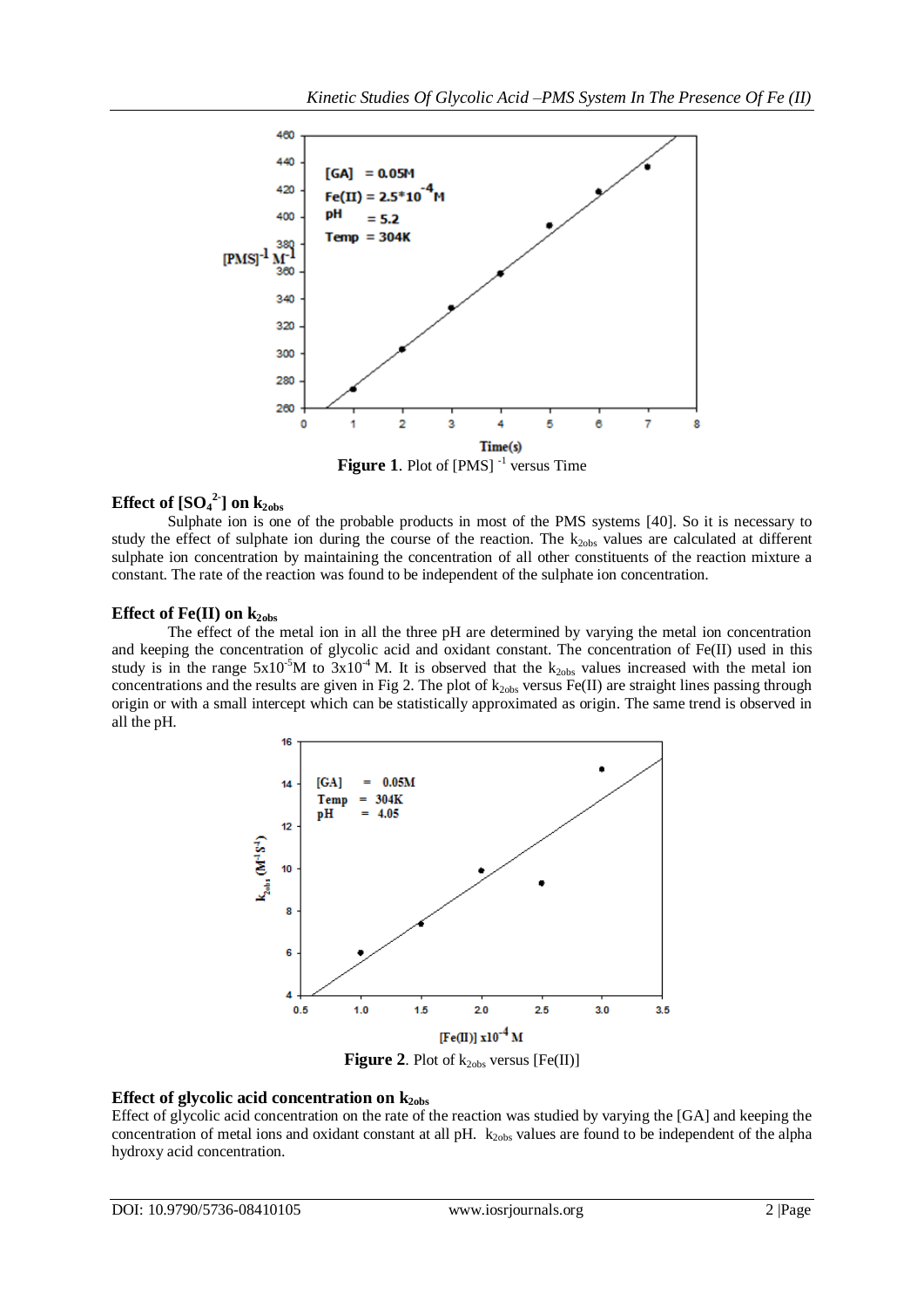#### Effect of acetate ion concentration on  $k_{2obs}$

 Acetic-acid-sodium acetate buffer was used to maintain the hydrogen ion concentration through out the course of the reaction. As the acetate ion can act as a nucleophile, it was necessary to test the effect of the acetate ion on the rate of the reaction. The effect of base, that is, acetate ion on the reaction was studied at all pH. But it was found that the rate of the reaction was not affected by the acetate ion in the concentration range 0.08 – 0.32M of acetate ion. However the different pH of the kinetic studies were maintained at a predetermined value by adjusting the concentration of acetic acid while keeping the acetate ion concentration constant, usually at 0.32M.

#### **Effect of radical quenchers**

 Quenching studies were carried out inorder to determine any radical intermediates formed during the course of the reaction. Ethanol and t-butanol were used as radical quenchers. The rate of the reaction was unaffected by the added radical quenchers.

#### **Effect of pH**

The influence of  $[H^+]$  on the rate of the reaction is found by varying the pH and maintaining the concentration of all other parameters constant. The plot of  $k_{2obs}$  versus pH are straight lines passing through origin.

The observed rate equation based on the experimental result is given below in equation (1)  $k_{2obs} = k_2$  [Fe(II)] /[H<sup>+</sup>]



**Figure 3**. Plot of  $k_{2obs}$  vs  $[H^+]$ <sup>-1</sup>

**IV. Discussion**

Glycolic acid is an alpha hydroxy acid with pKa value of  $3.586$  at  $25^{\circ}$ C.[41]

---------- (2)

Calculations reveal that under experimental conditions almost all the acid exist as glycolate anion. Alphahydroxy acid can act as both as monodendte ligand by complexing with metal ion at the carboxyl group or bidentate ligand in which the additional bonding is through the oxide of the hydroxyl group. Earlier researchers have shown that Fe(II) ion form FeL<sup>+</sup> complex only [42]. The high equilibrium value suggests that even at low pH used in our study, about 80% of Fe(II) will be chelated to FeL<sup>+</sup>. Therefore as and first approximation we can approximate that the concentration of  $FeL^+$  complex is equal to  $Fe(II)$  itself. The reaction between GA & PMS was found to be very slow even after the completion of 24 hours. It was interesting to see that the reaction proceeded with a reasonable speed upon addition of small amount of catalyst Fe(II). This shows clearly shows that Glycolic acid-Fe(II) complex is the active species in our reaction.

[HO CH<sub>2</sub> COO] 
$$
+ Fe(II)
$$
  $\xrightarrow{K_1}$  HO CH<sub>2</sub> COO Fe<sup>+</sup> \n $\qquad$  3)

PMS exist as  $HSO_5^-$  and  $SO_5^2$  in aqueous solution. The dissociation constant  $K_d$  is reported to be  $4x10^{-10}$ M at 25<sup>o</sup>C[43]. Under the experimental pH values all PMS will exist as HSO<sub>5</sub> and therefore these two terms caused interchangeably.

] ------------ (1)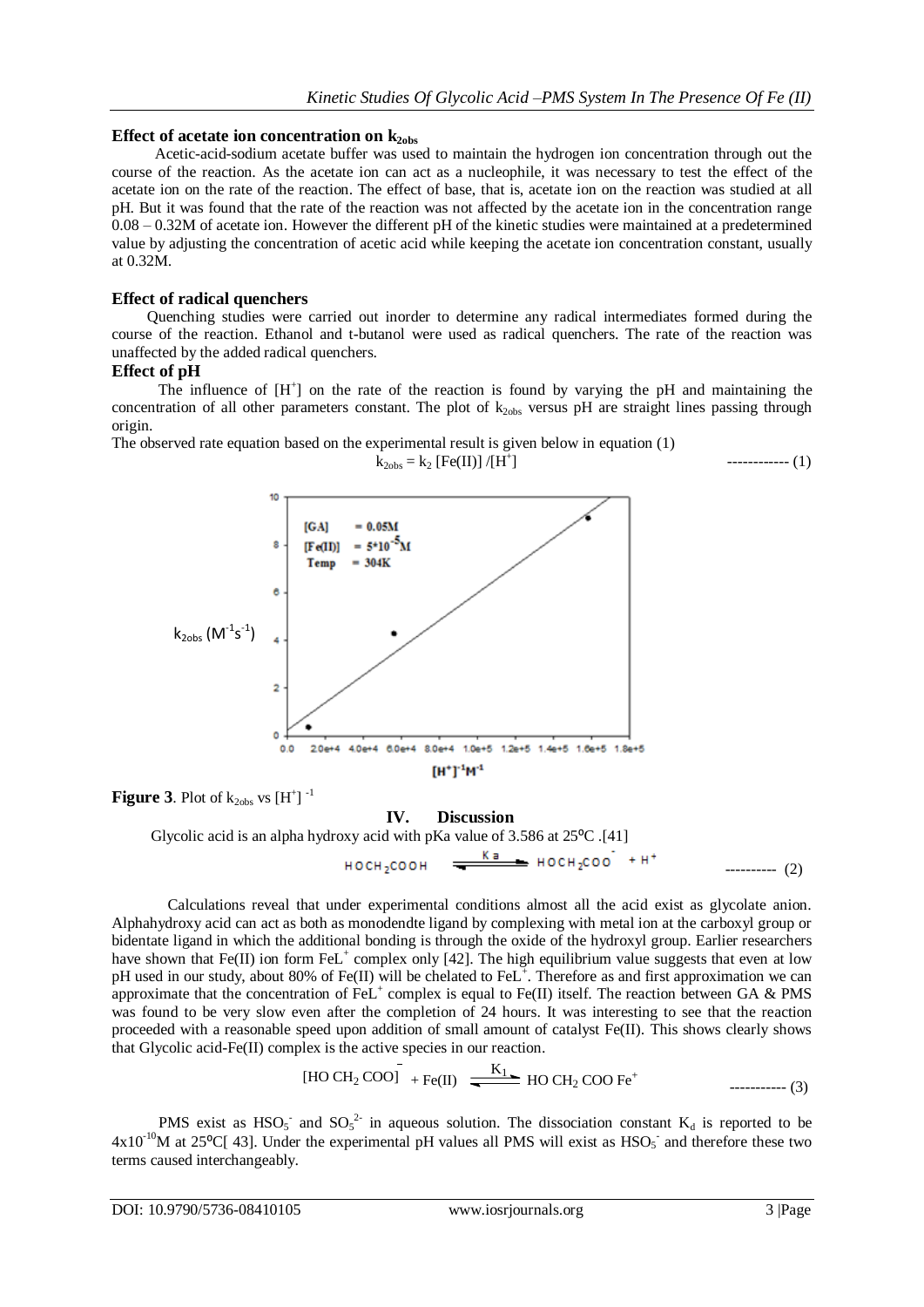$$
HSO_5^- \xrightarrow{\mathbf{K}_d} \qquad SO_5^{2}^{\circ} + \mathbf{H}^+ \qquad (4)
$$

Based on the experimental results, we can propose the following kinetic scheme for the reaction of PMS with iron glycolate system.

The kinetic scheme for the reaction is given as follows:

$$
HO CH_{2}COO Fe^{+} + HSO_{5}^{-} \xrightarrow{K_{2}} HO CH_{2}COO Fe-SO_{5}^{-} + H^{+} \xrightarrow{\text{........(5)}}
$$
  
\n
$$
HO CH_{2}COO Fe-SO_{5}^{-} + HSO_{5}^{-} \xrightarrow{k_{2}} Pdt \xrightarrow{\text{........(6)}}
$$
  
\n
$$
-\frac{d[PMS]}{dt} = k_{2} [HSO_{5}^{-}] [HO CH_{2} COO Fe^{+}] [HSO_{5}^{-}] \xrightarrow{\text{........(7)}}
$$
  
\n
$$
= k_{2} [HSO_{5}^{-}] [HO CH_{2} COO Fe^{+}] \xrightarrow{\text{........(8)}}
$$
  
\n
$$
[H^{+}] \xrightarrow{\text{........(8)}}
$$
  
\n
$$
k_{2obs} = k_{2} [Fe(II)] \xrightarrow{\text{[H^{+}]}}
$$
  
\n
$$
[H^{+}] \xrightarrow{\text{........(9)}}
$$
  
\n
$$
[H^{+}] \xrightarrow{\text{........(9)}}
$$
  
\n
$$
[H^{+}] \xrightarrow{\text{........(10)}}
$$

This expression explains all the experimental findings that (i) the rate is zero order with respect to glycolic acid, (ii) plot of  $k_{2obs}$  vs [Fe(II)] is a straight line passing through origin and (iii) plot of  $k_{2obs}$  vs 1/[H<sup>+</sup>] is also a straight line passing through origin. The value of rate constant  $k<sub>2</sub>$  calculated individually from the plot of  $k_{2obs}$  vs [Fe(II)] and  $k_{2obs}$  vs 1/[H<sup>+</sup>] should agree with each other. This is found to be true. The value of rate constant  $k_2$  calculated individually from the plot of  $k_{2obs}$  vs [Fe(II)] and  $k_{2obs}$  vs 1/[H<sup>+</sup>] are 0.748 M<sup>-1</sup> s<sup>-1</sup>and 1.11  $M^{-1}$  s<sup>-1</sup> respectively. The good agreement of the values of  $k_2$  suggest that the proposed kinetic scheme is a correct one. As already mentioned the rates are not affected by the added radical quenchers and this clearly shows that the free radicals are not involved in the reaction and the kinetics follow molecular mechanism. Edwards and Marsh [44] suggested that the oxidation reaction with  $HSO_5^-$  may proceed by the nucleophilic attack at the peroxide by the substrate resulting in an oxygen atom transfer, usually the terminal peroxide oxygen. Similar observation is reported in the oxidation of lactic acid and tartaric acid by PMS in the presence of Ni(II)[45, 46]. Therefore the oxidation of Fe-glycolate by PMS may proceed through the same mechanism. The probable mechanistic scheme for the oxidation of Fe-glycolate by PMS is shown in Fig. 4.